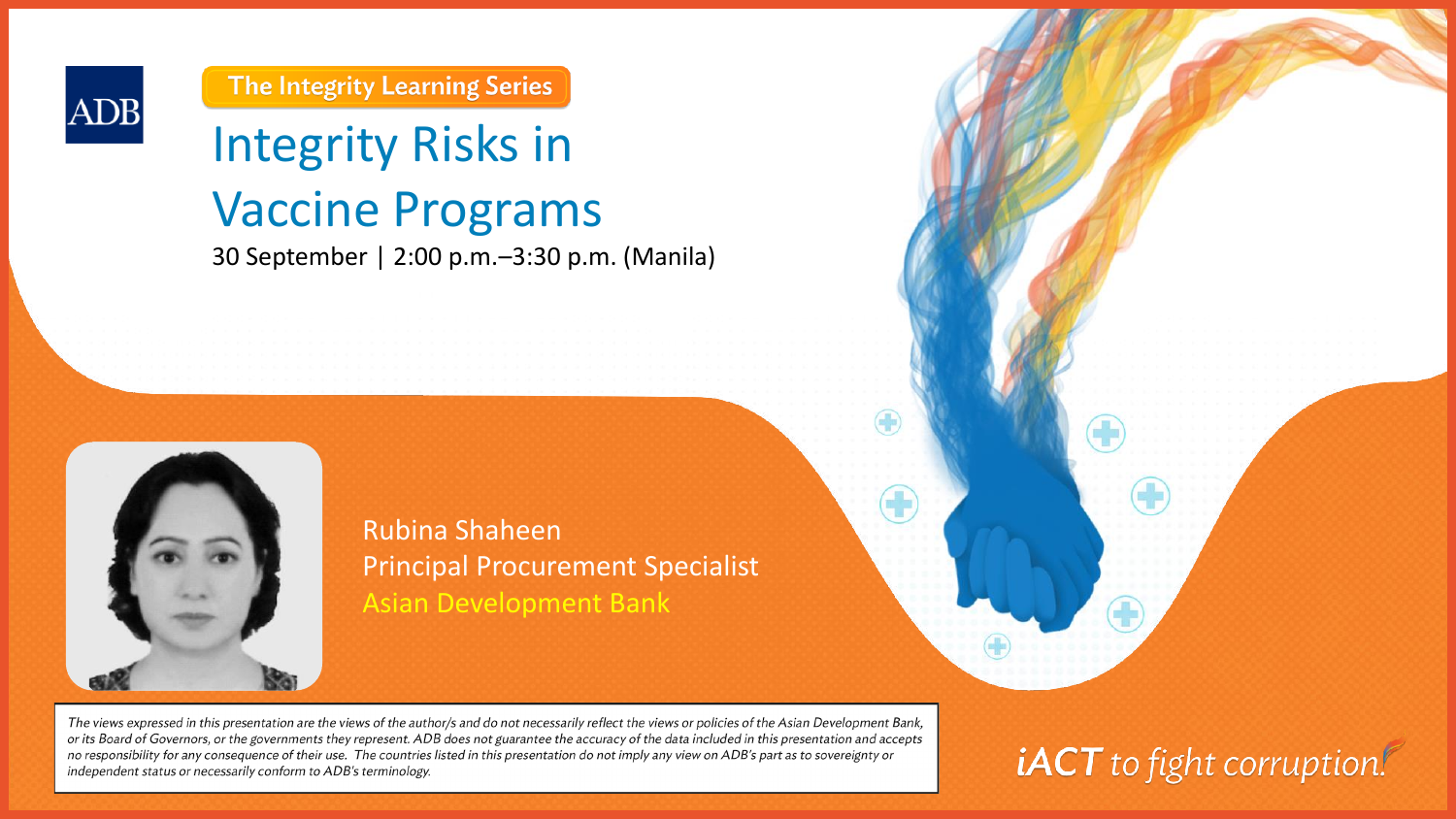

#### Procurement Risks in Vaccine **Procurement**

The Integrity Learning Series **Integrity Risks in Vaccine Programs** ADB

iACT to fight corruption.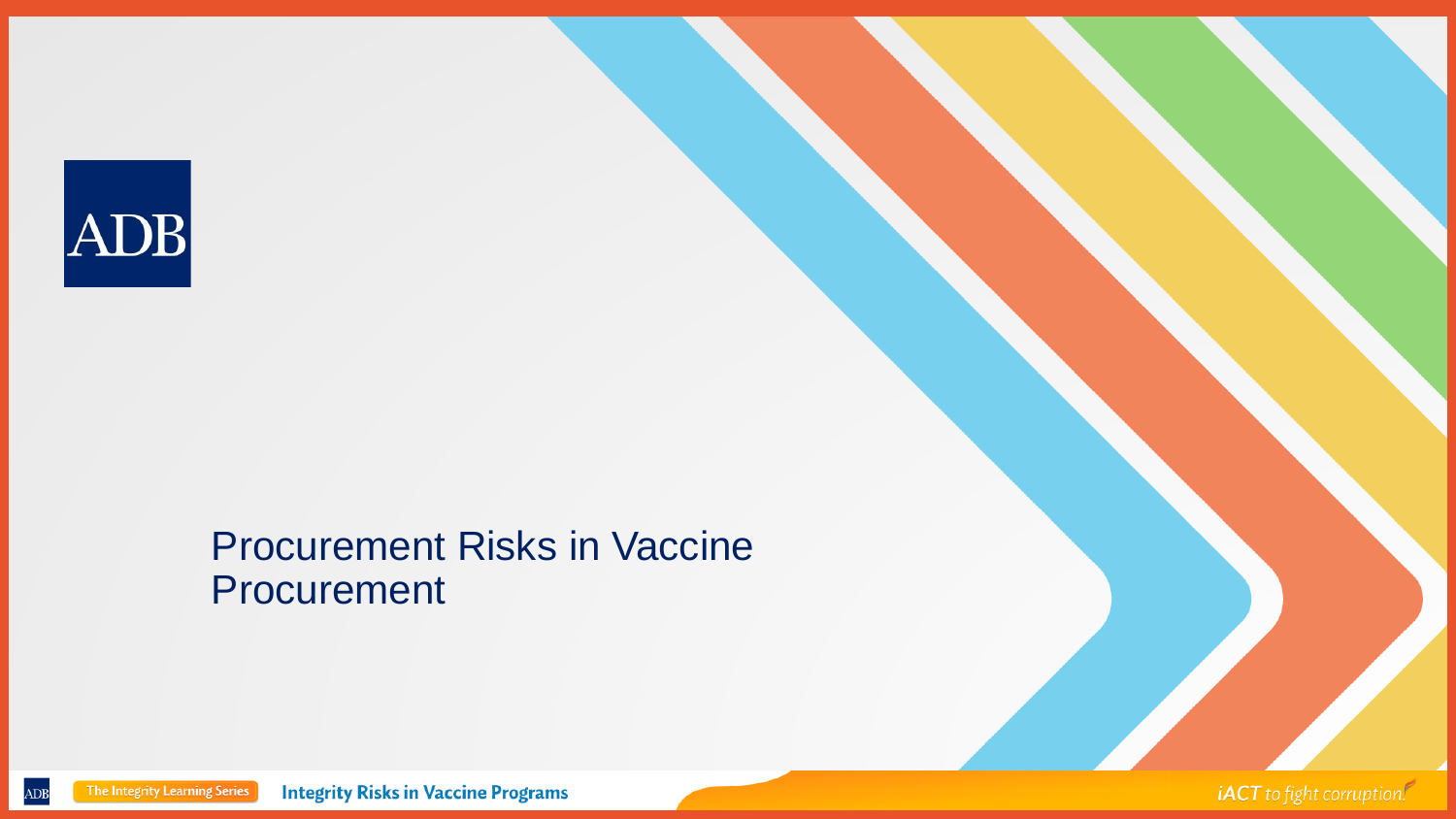### APVAX Policy



**ADB's Support to Enhance COVID-19 Vaccine Access (APVAX)**

#### **A- Rapid Response Component (RRC)**

Flexibility and timely financial support for vaccine and logistical support

#### **B- Project Investment Component (PIC)**

Support in the system development for successful distribution, delivery and administration

**ADB Procurement Framework continues to apply**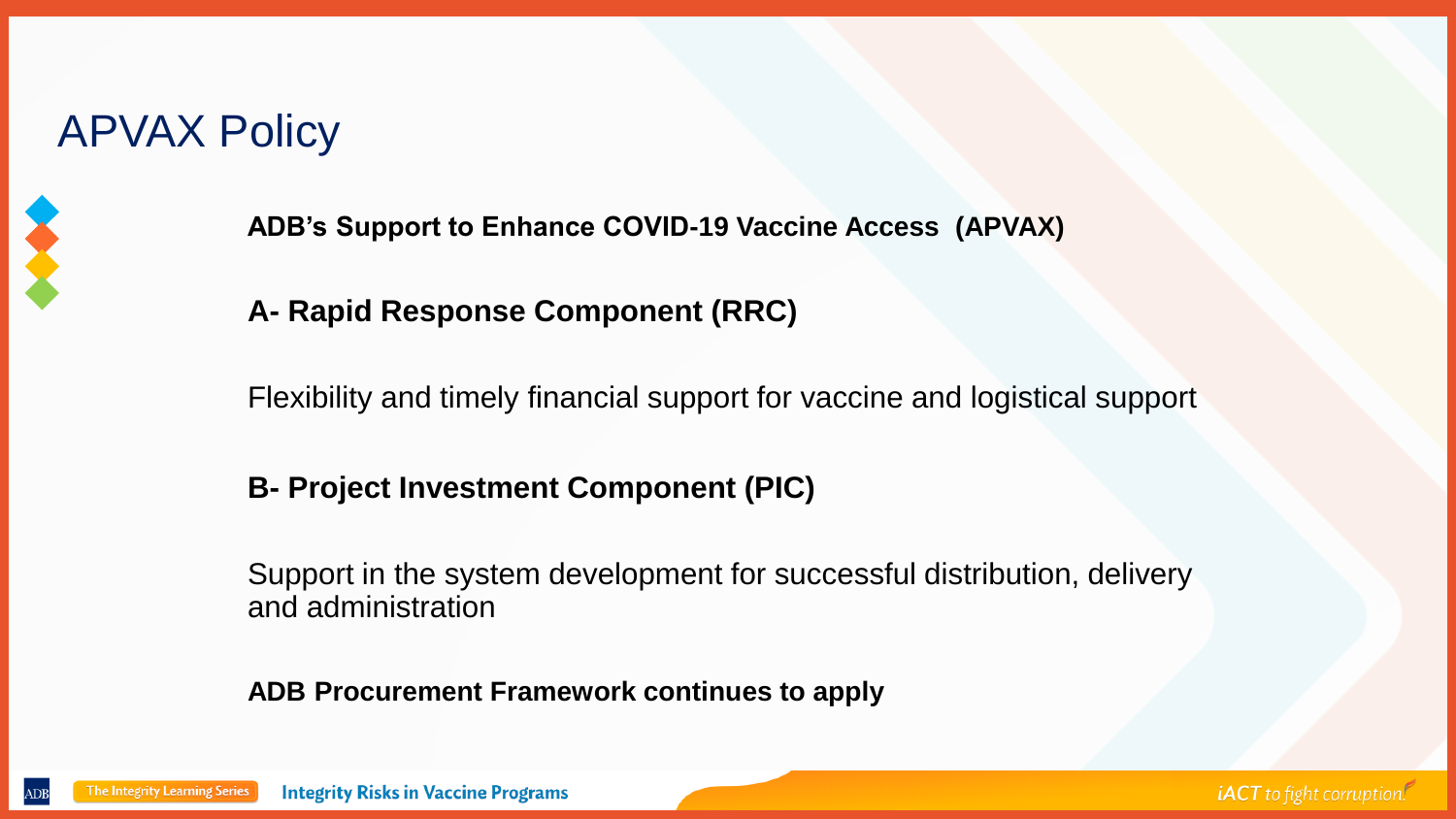

## Key Risks During Processing

Capacity Constraints of the DMC

- **Limited or no prior experience**
- **Limited or no existing infrastructure for deployment**
- Delay in triggering emergency procedures
- Internal processing and approval system
- Lack of timely counterpart funds availability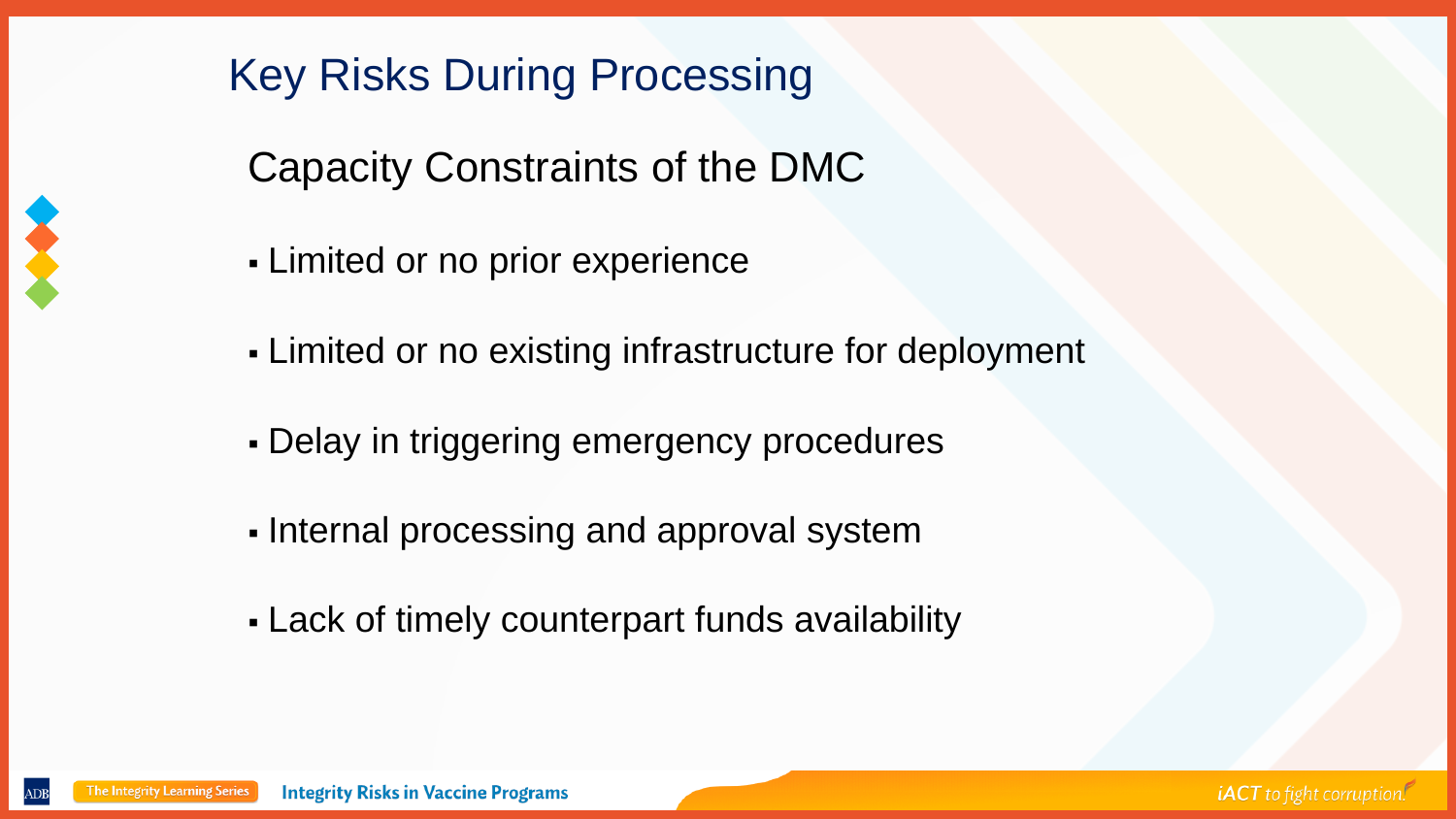## Key Risks During Processing



- Market power of manufacturer
- . Inability of the of market to meet the vaccine demand on time
- Weak bargaining power of the DMC
- COVID-19 restrictions in shipment

Procurement and Financial due diligence conduced during processing and monitored throughout the project cycle (procurement and contract implementation)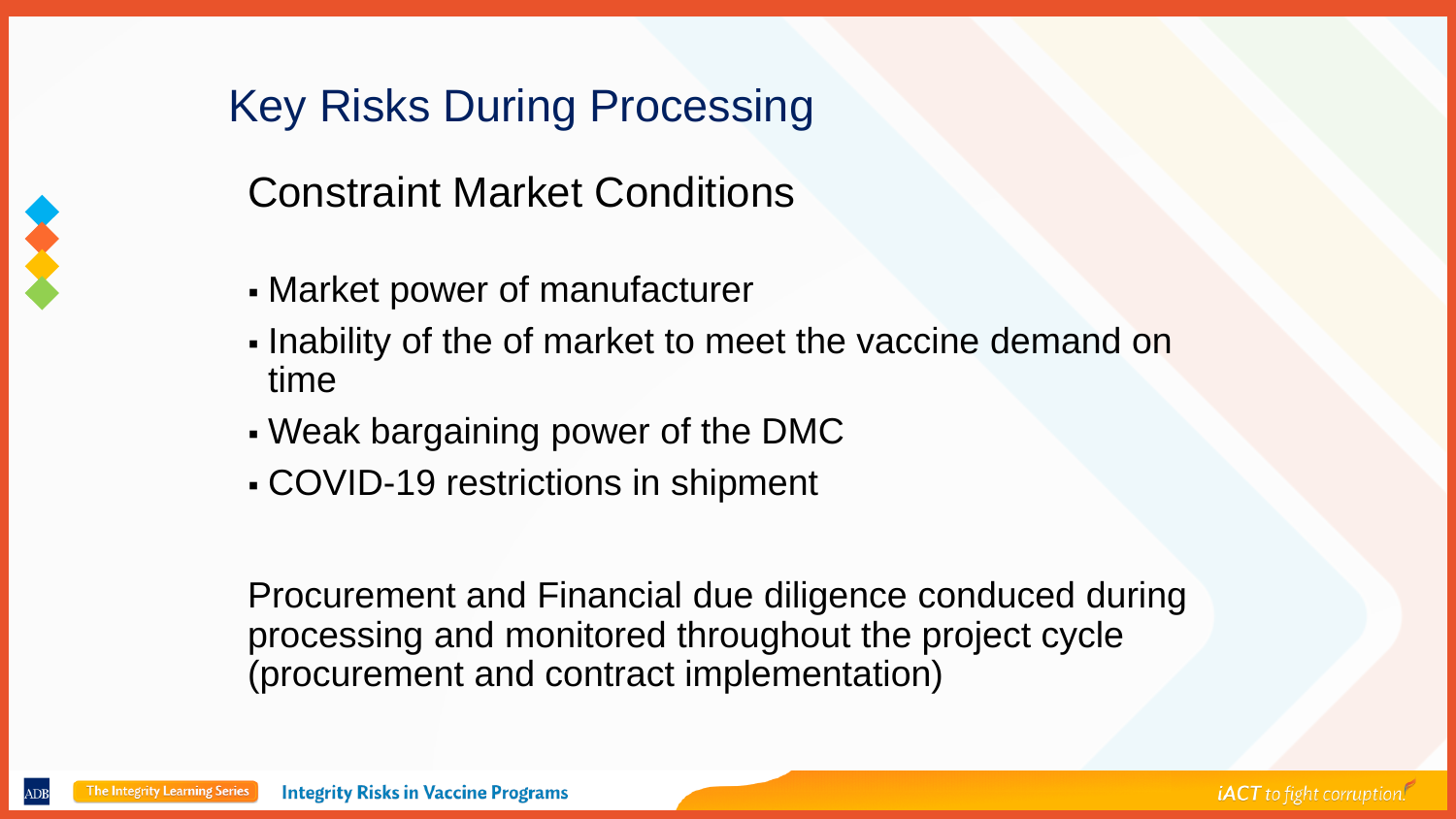#### Key Risks During Implementation

Urgency of procurement increases risk of corruption and limited focus on VFM

Due to constraint market conditions, contracts are not balanced (Buyer have high risk)

Delay in concluding the bilateral deals

Signed contracts or to be signed required to sign side letter to include ADB ACI provisions

**Vaccine Prices:** Lack of information on prices and difficulty to compare due to NDA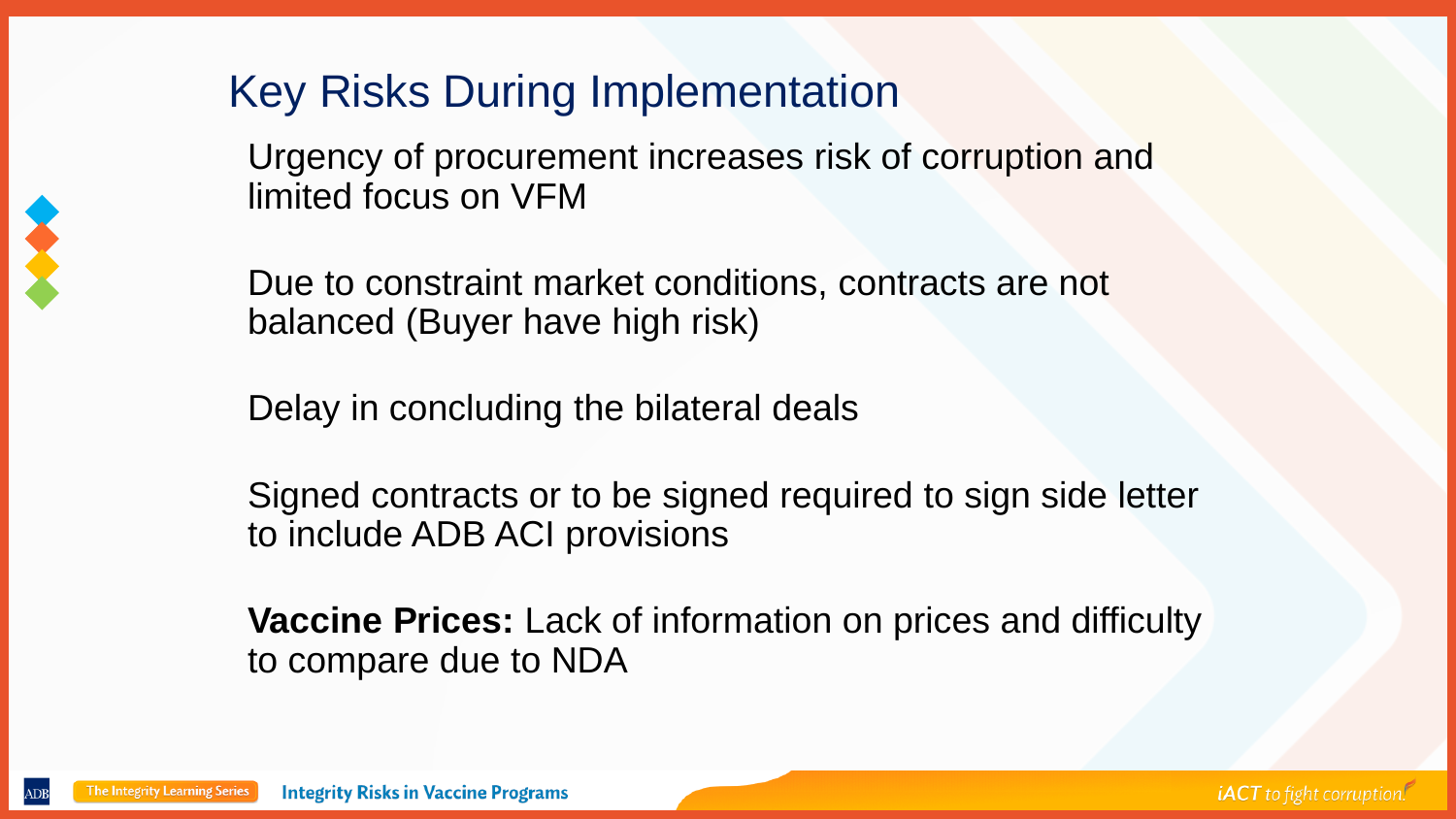### Key Risks During Implementation

Prevalence of confidentiality/non-disclosure agreements

- **. Manufacturers prevent borrowers publishing contract** prices
- ADB being asked to sign NDAs

Delay in concluding the contracts with UN agencies

Delay in timely delivery of vaccine doses

Insufficient capacity of the DMC to effectively store, transport and deployment of vaccine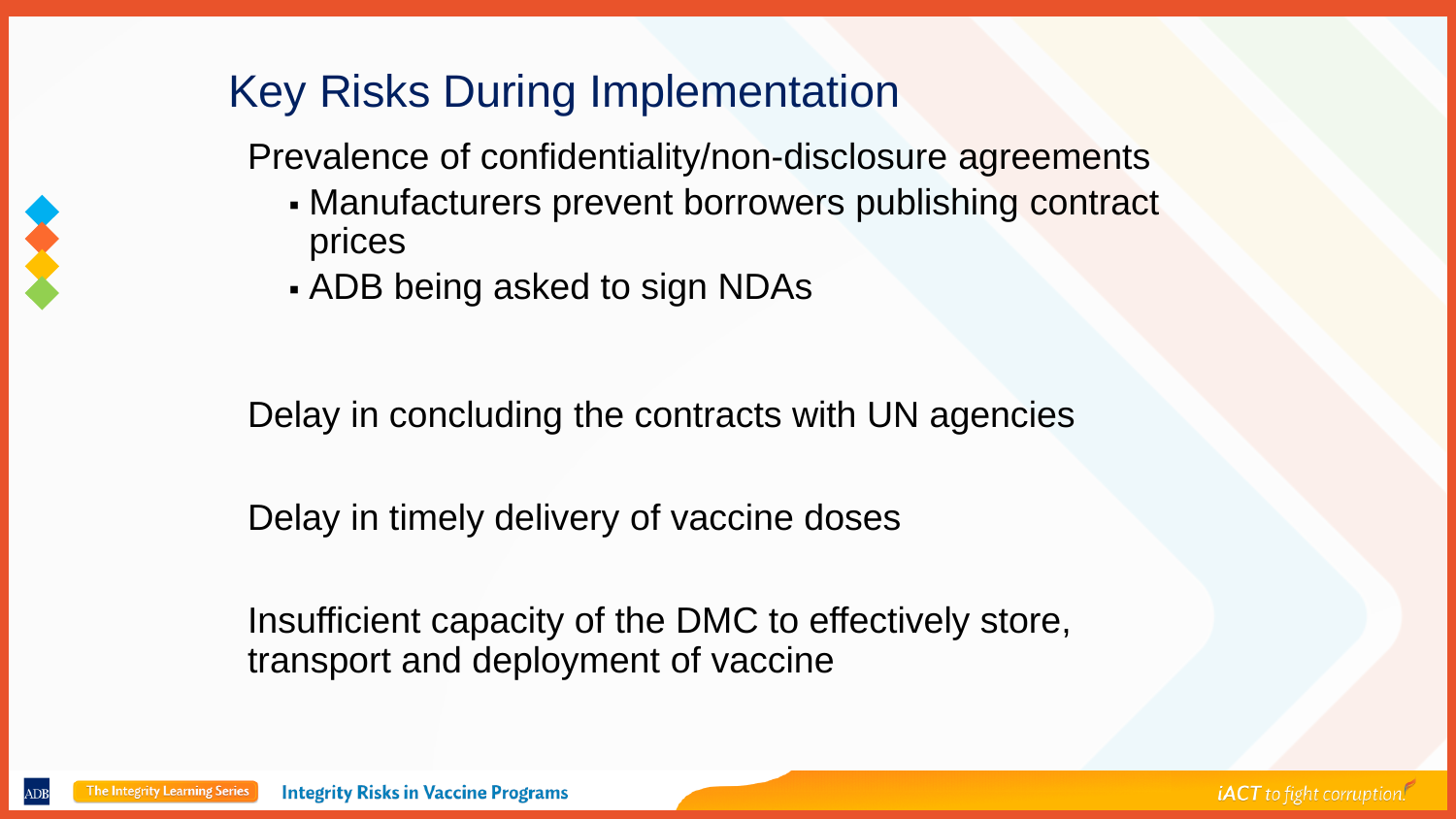#### Why ADB Policy needs to be applied

- ADB Procurement Policy applies for all projects financed in while or in part by ADB loan/grant and or administered by ADB
- Agreement Establishing "The Asian Development Bank" ("ADB Charter") - ADB shall take the necessary measures to ensure that the proceeds of any loan made, guaranteed or participated in by ADB are used only for the purposes for which the loan was granted and with due attention to considerations of economy and efficiency
- ADB has the obligation to ensure that the proceeds of its financing are used with due attention to the core procurement principles (Economy, Efficiency, Fairness, Transparency, Quality and Value for money) in defining the procurement strategy that ensure "fit for purpose" implementation arrangements .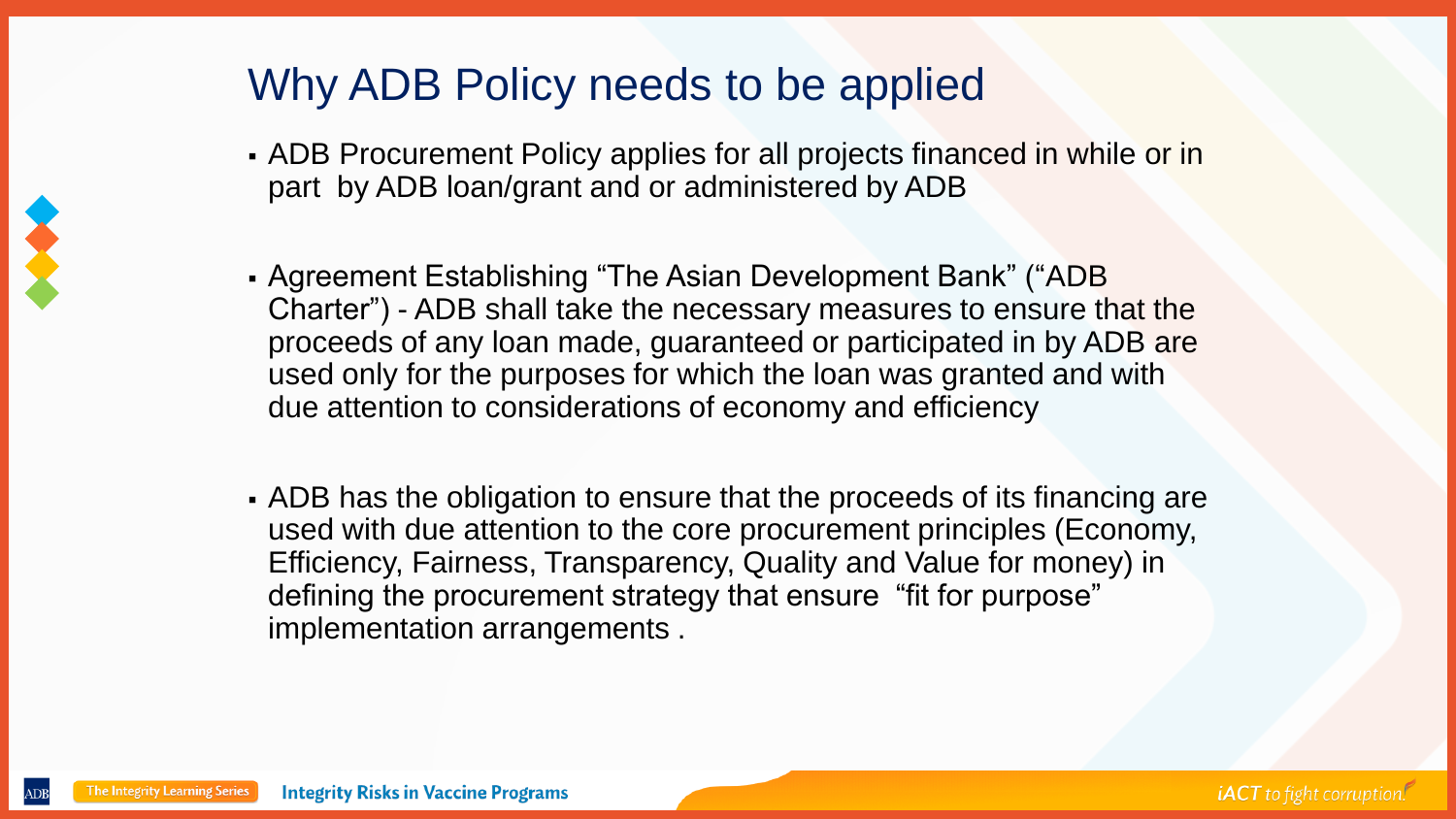

## Why ADB Policy needs to be applied

Compliance with eligibility requirements

- Universal Procurement
- To promote safe and effective Vaccines, selected vaccine must comply below criteria
- ❖ the vaccine has been selected for procurement through COVAX on behalf of its participating countries, or
- ❖ (ii) the vaccine has received WHO prequalification or WHO emergency use listing (EUL), or
- ❖ (iii) the vaccine has received regular or emergency licensure or authorization by a stringent regulatory authority (SRA)